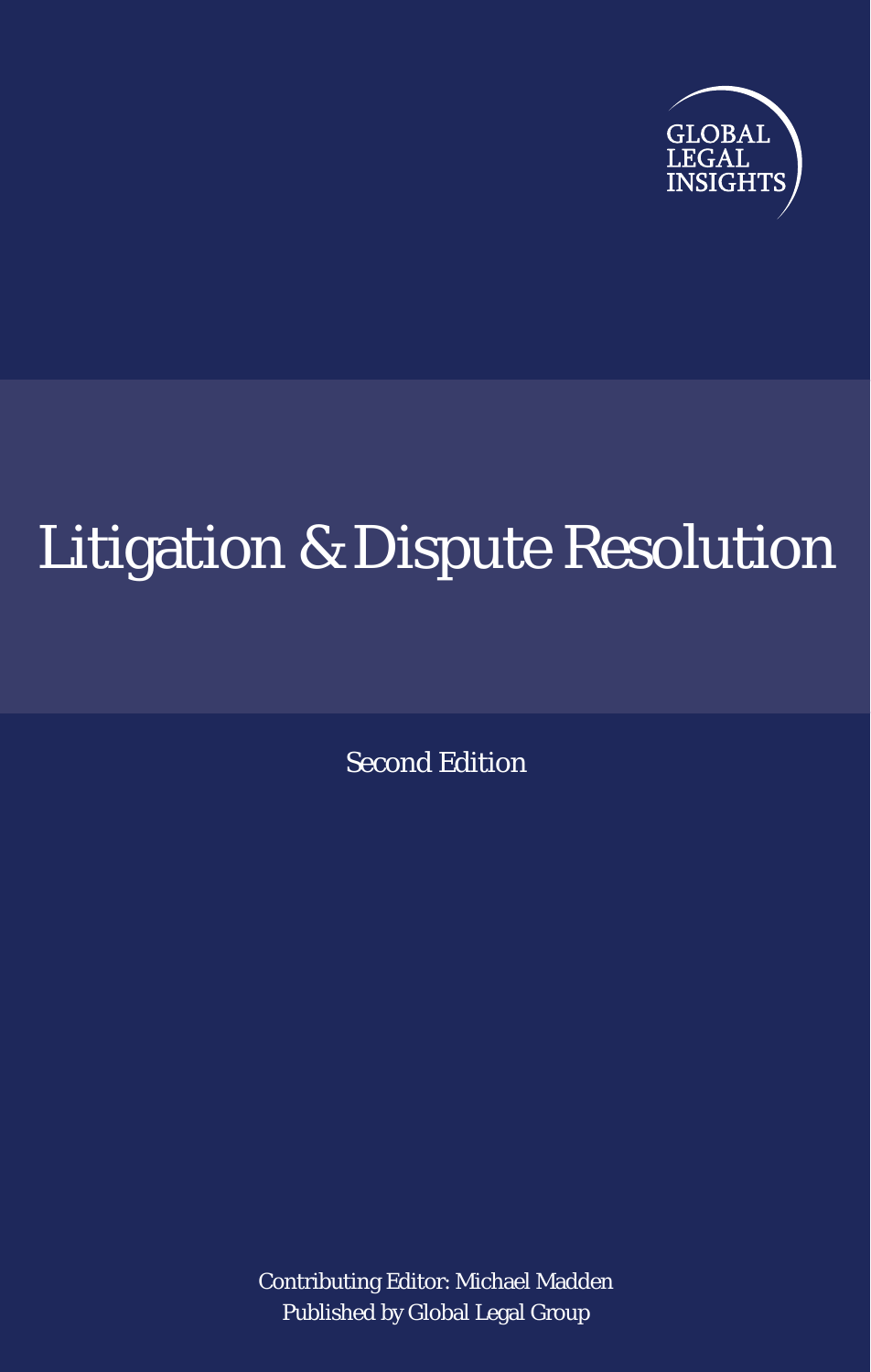### **CONTENTS**

| Preface | Michael Madden, Winston & Strawn London |  |  |  |  |
|---------|-----------------------------------------|--|--|--|--|
|---------|-----------------------------------------|--|--|--|--|

| Austria                    | Christian Eder, Christoph Hauser & Alexandra Wolff,                                 |     |
|----------------------------|-------------------------------------------------------------------------------------|-----|
|                            | Fiebinger Polak Leon Attorneys-at-Law                                               | 1   |
| <b>Belgium</b>             | Koen Van den Broeck & Thales Mertens, Allen & Overy LLP                             | 9   |
|                            | British Virgin Islands Scott Cruickshank & David Harby, Lennox Paton                | 14  |
| <b>Bulgaria</b>            | Assen Georgiev, CMS Cameron McKenna LLP - Bulgaria Branch                           | 25  |
| Canada                     | Caroline Abela, Krista Chaytor & Marie-Andrée Vermette, WeirFoulds LLP              | 35  |
| <b>Cayman Islands</b>      | Ian Huskisson, Anna Peccarino & Charmaine Richter, Travers Thorp Alberga            | 44  |
| <b>Cyprus</b>              | Anastasios A. Antoniou & Louiza Petrou, Anastasios Antoniou LLC                     | 51  |
| <b>England &amp; Wales</b> | Michael Madden & Justin McClelland, Winston & Strawn London                         | 59  |
| <b>Estonia</b>             | Pirkka-Marja Põldvere & Marko Pikani, Aivar Pilv Law Office                         | 75  |
| <b>Finland</b>             | Markus Kokko & Niki J. Welling, Attorneys at Law Borenius Ltd                       | 86  |
| <b>France</b>              | Philippe Cavalieros, Winston & Strawn LLP, Paris                                    | 92  |
| Germany                    | Dr. Stefan Rützel & Dr. Andrea Leufgen, Gleiss Lutz                                 | 99  |
| <b>Guernsey</b>            | Christian Hay & Michael Adkins, Collas Crill                                        | 107 |
| India                      | Siddharth Thacker, Mulla & Mulla & Craigie Blunt & Caroe                            | 114 |
| Indonesia                  | Alexandra Gerungan, Lia Alizia & Christian F. Sinatra, Makarim & Taira S.           | 123 |
| <b>Ireland</b>             | Seán Barton & Heather Mahon, McCann FitzGerald                                      | 131 |
| <b>Isle of Man</b>         | Charles Coleman & Chris Webb, Gough Law                                             | 142 |
| <b>Italy</b>               | Ferdinando Emanuele & Milo Molfa, Cleary Gottlieb Steen & Hamilton LLP              | 149 |
| <b>Jersey</b>              | Kathryn Purkis & Dan Boxall, Collas Crill                                           | 158 |
| Korea                      | Kap-you (Kevin) Kim, John P. Bang & David MacArthur, Bae, Kim & Lee LLC             | 167 |
| Malaysia                   | Claudia Cheah Pek Yee & Leong Wai Hong, Skrine                                      | 176 |
| Mexico                     | Miguel Angel Hernandez-Romo Valencia & Miguel Angel Hernandez-Romo,                 |     |
|                            | Bufete Hernández Romo                                                               | 186 |
| Nigeria                    | Matthias Dawodu, Olaoye Olalere & Debo Ogunmuyiwa, S. P. A. Ajibade & Co            | 192 |
| Pakistan                   | Ashtar Ausaf Ali, Zoya Chaudary & Nida Aftab, Ashtar Ali & Co.                      | 203 |
| Portugal                   | Nuno Lousa & Manuel Castelo Branco, Linklaters LLP                                  | 214 |
| <b>Slovenia</b>            | Matej Perpar & Sana Koudila, Kirm Perpar Law Firm                                   | 222 |
| Spain                      | Álvaro López de Argumedo & Juliana de Ureña, Uría Menéndez                          | 229 |
| Switzerland                | Balz Gross, Claudio Bazzani & Julian Schwaller, Homburger                           | 237 |
| <b>Turkey</b>              | Gönenc Gürkaynak & Aysın Obruk, ELIG, Attorneys at Law                              | 247 |
| <b>Ukraine</b>             | Andrey Astapov, Oleh Beketov & Oleksiy Zorin,                                       |     |
|                            | AstapovLawyers International Law Group                                              | 255 |
| <b>USA</b>                 | Stephen R. Smerek, Bruce R. Braun & Andrew S. Jick, <i>Winston &amp; Strawn LLP</i> | 266 |
| Uruguay                    | Carlos Brandes & Federico Florin, Guyer & Regules                                   | 275 |
| Venezuela                  | Jesus Escudero E. & Raúl J. Reyes Revilla, Torres, Plaz & Araujo                    | 283 |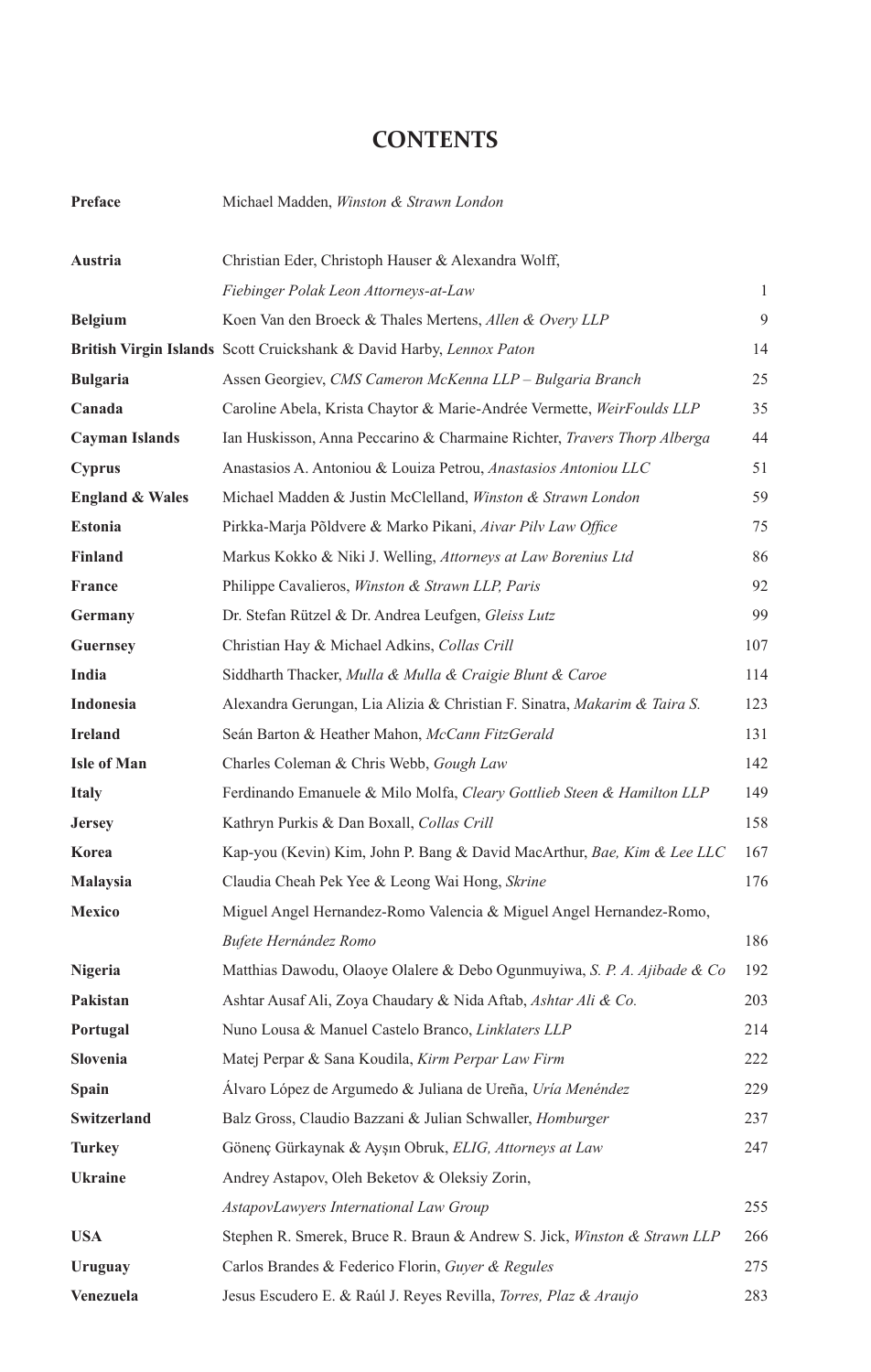# Italy

## Ferdinando Emanuele & Milo Molfa Cleary Gottlieb Steen & Hamilton LLP

#### **Parallel state court and arbitral proceedings: the Italian perspective**

A dispute may give rise to parallel proceedings between the same parties and in respect of the same or related disputes before different state courts, a state court and an arbitral tribunal, or different arbitral tribunals.

The parallel proceedings scenarios that are relevant from an Italian law perspective include proceedings in civil and commercial matters pending before: (a) two Italian courts; (b) an Italian and a foreign court; (c) an arbitral tribunal whose seat is in Italy and an Italian or a foreign court; (d) an arbitral tribunal whose seat is outside Italy and an Italian court; and (e) two arbitral tribunals, at least one of which is seated in Italy.

There are a number of reasons why parties may find themselves litigating and/or arbitrating the same or related disputes before two or more state courts and/or arbitral tribunals. For instance, a claimant may institute parallel state court proceedings in different *fora* to maximise the chances of a favourable judgment, or for other tactical reasons. In turn, a prospective or an actual defendant may seise a friendly state court to obtain an injunction aimed at preventing the institution, or the continuation of proceedings before another state court or an arbitral tribunal, or to obtain a judgment declaring an agreement to arbitrate null and void, inoperative or incapable of being performed.

These and other instances underscore the policy concerns behind the general disfavour towards parallel proceedings, i.e., to prevent conflicting decisions on the same or related matters, which could jeopardise the enforcement of a judgment or an award; to limit the scope for oppressive litigation or dilatory tactics; and to avoid duplicative proceedings, which would inevitably result in increased legal costs and other inefficiencies.

State courts and arbitral tribunals enjoy a variety of procedural devices to prevent or discourage the institution or the continuation of parallel proceedings. These include the power of a state court and an arbitral tribunal to:

- (i) Stay or dismiss one of the proceedings, based on: (a) the application of the *lis pendens* and *forum non conveniens* doctrines existing in both civil and common law jurisdictions; (b) Regulation (EU) No. 1215/2012 on jurisdiction and the recognition and enforcement of judgments in civil and commercial matters (the "Brussels Regulation"); and (c) international arbitration treaties such as the 1958 New York Convention on the Recognition and Enforcement of Arbitral Awards (the "New York Convention") and the 1961 European Convention on International Arbitration (the "Geneva Convention").
- (ii) Restrain a party from instituting or continuing parallel state court or arbitral proceedings by issuing an anti-suit or anti-arbitration injunction.
- (iii) Resort to *res judicata* rules to address potential conflicting judgments and/or awards.
- (iv) Consolidate parallel proceedings.

This paper provides an overview of the Italian and the EU rules applicable to parallel court proceedings (Section I); the rules governing parallel court and arbitral proceedings in cases in which either the state court seised of the action is an Italian court or the seat of the arbitration is in Italy (Section II); and the rules applicable to parallel arbitral proceedings where the seat of at least one arbitration is in Italy (Section III).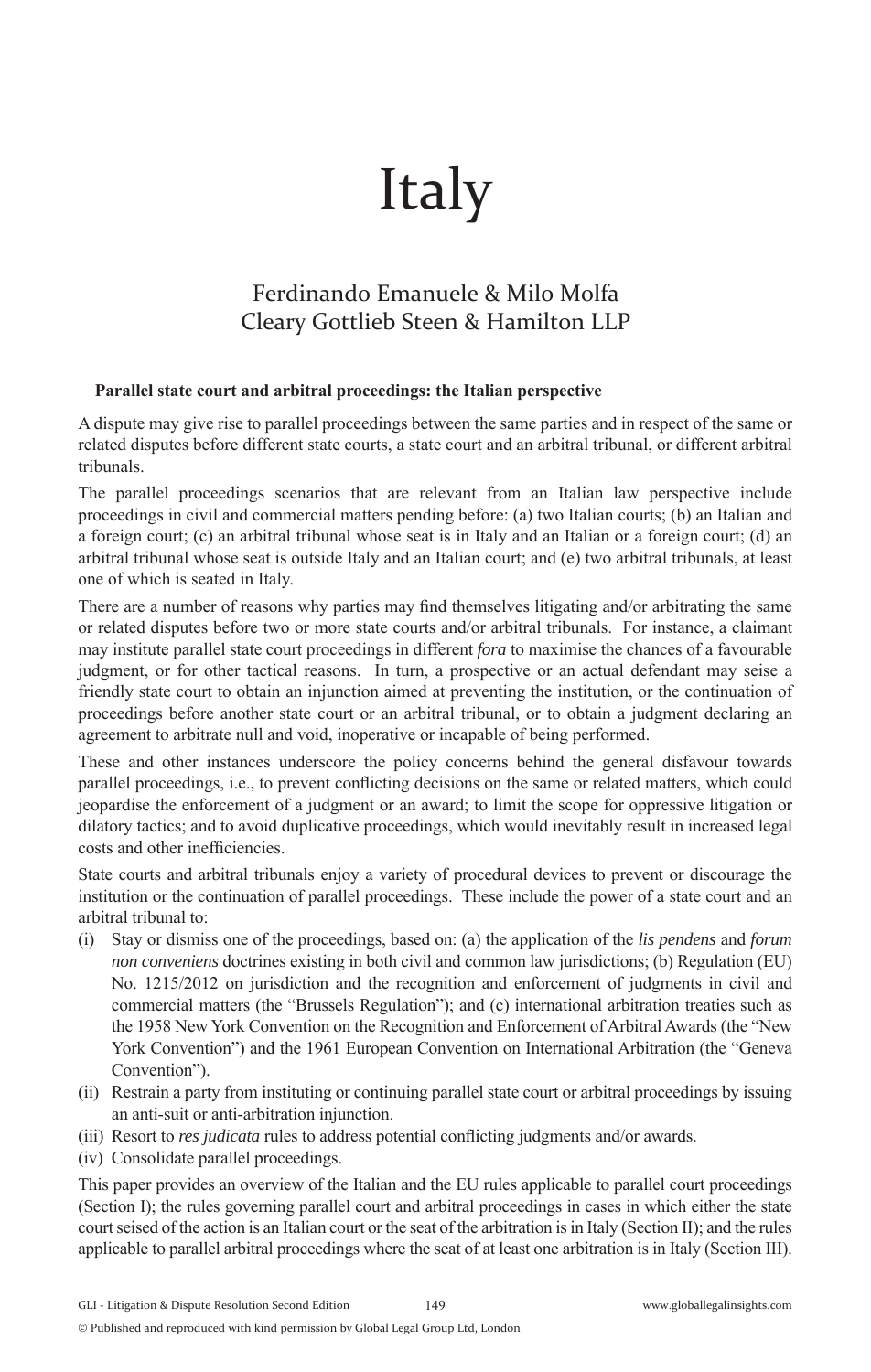### **I. Parallel state court proceedings**

The rules governing parallel proceedings pending before two or more Italian courts are found in Articles 39 and 40 of the Italian Code of Civil Procedure ("c.p.c."), depending on whether the proceedings involve the same or related actions (1). If parallel state court proceedings are brought before an Italian court and the state court of another EU Member State, Articles 29-34 of the Brussels Regulation apply *in lieu* of the Italian rules of civil procedure (2).

### 1. Parallel proceedings pending before Italian courts

### (a) *Lis pendens*

Under Italian law, the court seised of an action in a matter that is already pending before another (Italian) court must dismiss such action and allow the proceedings filed with the court first seised to continue ("first-in-time rule"). Specifically, pursuant to Article 39, first paragraph, c.p.c.:

"If the same action is brought before different courts, the court second seised shall, at any stage of the proceedings, also by its own motion, declare the *lis pendens* and dismiss the action."

For the purposes of Article 39, first paragraph, c.p.c., a court is normally deemed seised when the defendant is served with the document instituting the proceedings (*atto di citazione*). There are cases, however, where proceedings are deemed pending when the document instituting the proceedings is first lodged with the relevant state court (*ricorso*) (e.g., labour law disputes). The criteria to determine which court is the first seised will therefore depend on the subject matter of the proceedings and the relevant procedural rules.

A dismissal pursuant to Article 39, first paragraph, c.p.c. requires that the parallel proceedings involve the same parties, the same cause of action (*causa petendi*), and the same relief (*petitum*) ("triple identity test"). In addition, the proceedings must be pending before the same judicial authorities (e.g., civil as opposed to administrative courts) and at the same level of review  $(e.g.,$  first instance as opposed to appellate or cassation review). In contrast to, and unlike the Brussels Regulation regime discussed below, under Italian law, there is no requirement that the dismissal of the action by the state court second seised be preceded by a finding that the other court has jurisdiction to adjudicate the dispute.

### (b) Related actions

If the triple identity test is not satisfied, but the parallel proceedings are nonetheless related, the court second seised, or the court before which the related action was brought, shall order the consolidation of the proceedings pending before it with those filed with the court first seised or before which the main action is pending. Specifically, pursuant to Article 40, first paragraph, c.p.c.:

"If two or more related actions are pending before different courts, and it is proper for them to be disposed of in a single proceeding, the court before which the related action was brought shall order the parties to consolidate it with the main action or with the proceedings pending before the court first seised within a set time-limit."

For the purposes of Article 40, first paragraph, c.p.c., two actions are deemed related if they are so closely connected that it is expedient to address them together in order to avoid a risk of irreconcilable judgments. This is typically the case when two separate court proceedings are instituted by different claimants against the same defendant with respect to the same cause of action, but the claimants are seeking a different relief (e.g., a car accident involving two individuals each of whom suffered a harm).

### 2. Parallel proceedings pending before courts in EU Member States

As set out in Recital 21 of the Brussels Regulation:

"In the interests of the harmonious administration of justice, it is necessary to minimise the possibility of concurrent proceedings and to ensure that irreconcilable judgments will not be given in different Member States. There should be a clear and effective mechanism for resolving cases of *lis pendens* and related actions, and for obviating problems flowing from national differences as to the determination of the time when a case is regarded as pending."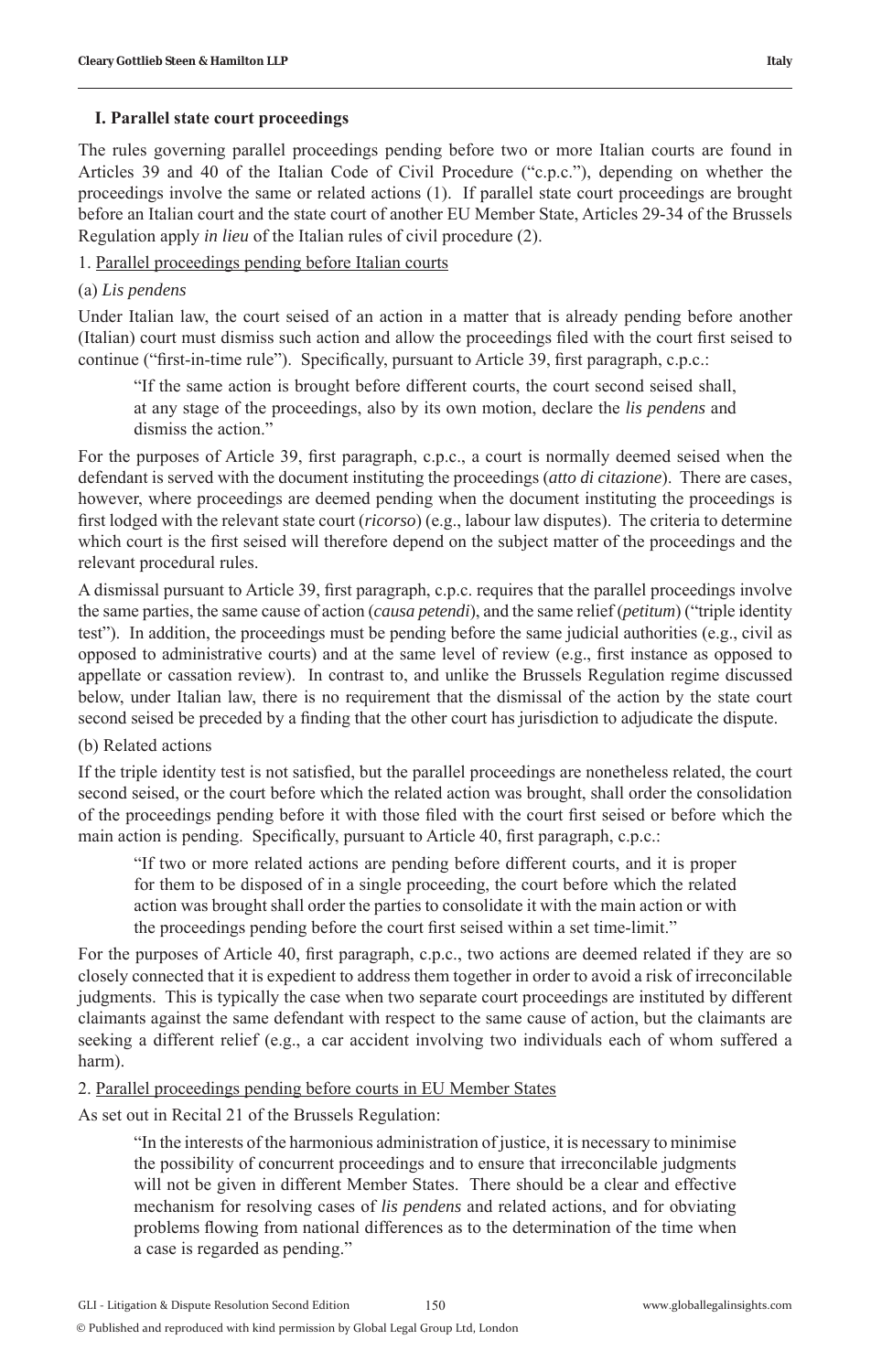#### (a) *Lis pendens*

Pursuant to Article 29(1) and (3) of the Brussels Regulation:

"1. [W]here proceedings involving the same cause of action and between the same parties are brought in the courts of different Member States, any court other than the court first seised shall of its own motion stay its proceedings until such time as the jurisdiction of the court first seised is established.

[…]

3. Where the jurisdiction of the court first seised is established, any court other than the court first seised shall decline jurisdiction in favour of that court."

The criteria to identify the court first seised are found in Article 32 of the Brussels Regulation. These are similar to those provided under Italian law and apply in relation to both *lis pendens* and related actions.

However, the rules on *lis pendens* in the Brussels Regulation differ from Article 39, first paragraph, c.p.c. on at least three key points.

First, unlike Article 39, first paragraph, c.p.c., Article 29(1) of the Brussels Regulation does not require that the court second seised "*dismiss*" the action pending before it, but simply provides that such court "*stay*" it until the jurisdiction of the court first seised is established. The rationale behind the rule set forth in Article 29(1) of the Brussels Regulation is to avoid forcing a claimant to institute new proceedings if the court first seised declines jurisdiction. This issue does not arise in the context of Article 39, first paragraph, c.p.c. because the ruling by which the court second seised dismisses the action pending before it may be challenged directly before the Supreme Court, and if the challenge is successful, the case is remanded before the court that erroneously dismissed the action (Article 49, second paragraph, c.p.c.). There is no analogous mechanism under the Brussels Regulation.

Second, the notion of *lis pendens* in the Brussels Regulation is broader than that existing under Italian law. Specifically, the application of the first-in-time rule contemplated in the Brussels Regulation does not require that the same relief be sought in the parallel proceedings. Thus, Article 29(1) of the Brussels Regulation applies so long as the parties in the parallel proceedings are the same, and the proceedings relate to the same cause of action, whether or not the relief sought by the parties is the same in both proceedings.

Third, the Brussels Regulation rules on *lis pendens* are "[w]*ithout prejudice*" to Article 31(2) and thus do not apply when the parties have agreed to a forum selection clause under Article 25 of the Brussels Regulation. Specifically, pursuant to Article  $31(2)$  of the Brussels Regulation:

"Where a court of a Member State on which an agreement as referred to in Article 25 confers exclusive jurisdiction is seised, any court of another Member State shall stay the proceedings until such time as the court seised on the basis of the agreement declares that it has no jurisdiction under the agreement."

As pointed out in Recital 22 of the Brussels Regulation, the *lis pendens* rule carve-out with respect to forum selection clauses is intended to "*enhance the effectiveness of exclusive choice-of-court agreements and to avoid abusive litigation tactics* […] *in order to deal satisfactorily with a particular situation in which concurrent proceedings may arise*." In other words, the carve-out is intended to prevent a prospective defendant from relying on the first-in-time rule set forth in the Brussels Regulation, in order to institute proceedings before another competent Member State court in breach of a forum selection clause.

### (b) Related actions

Unlike Article 40, first paragraph, c.p.c., the Brussels Regulation does not contemplate a mechanism for the consolidation of related actions pending before different Member State courts. Specifically, pursuant to Article 30(1) of the Brussels Regulation, "[w]*here related actions are pending in the courts of different Member States, any court other than the court fi rst seised may stay its proceedings*".

A discretionary stay is therefore the only procedural device available to Member State courts to guarantee that conflicting decisions are not rendered in related proceedings. This rule is without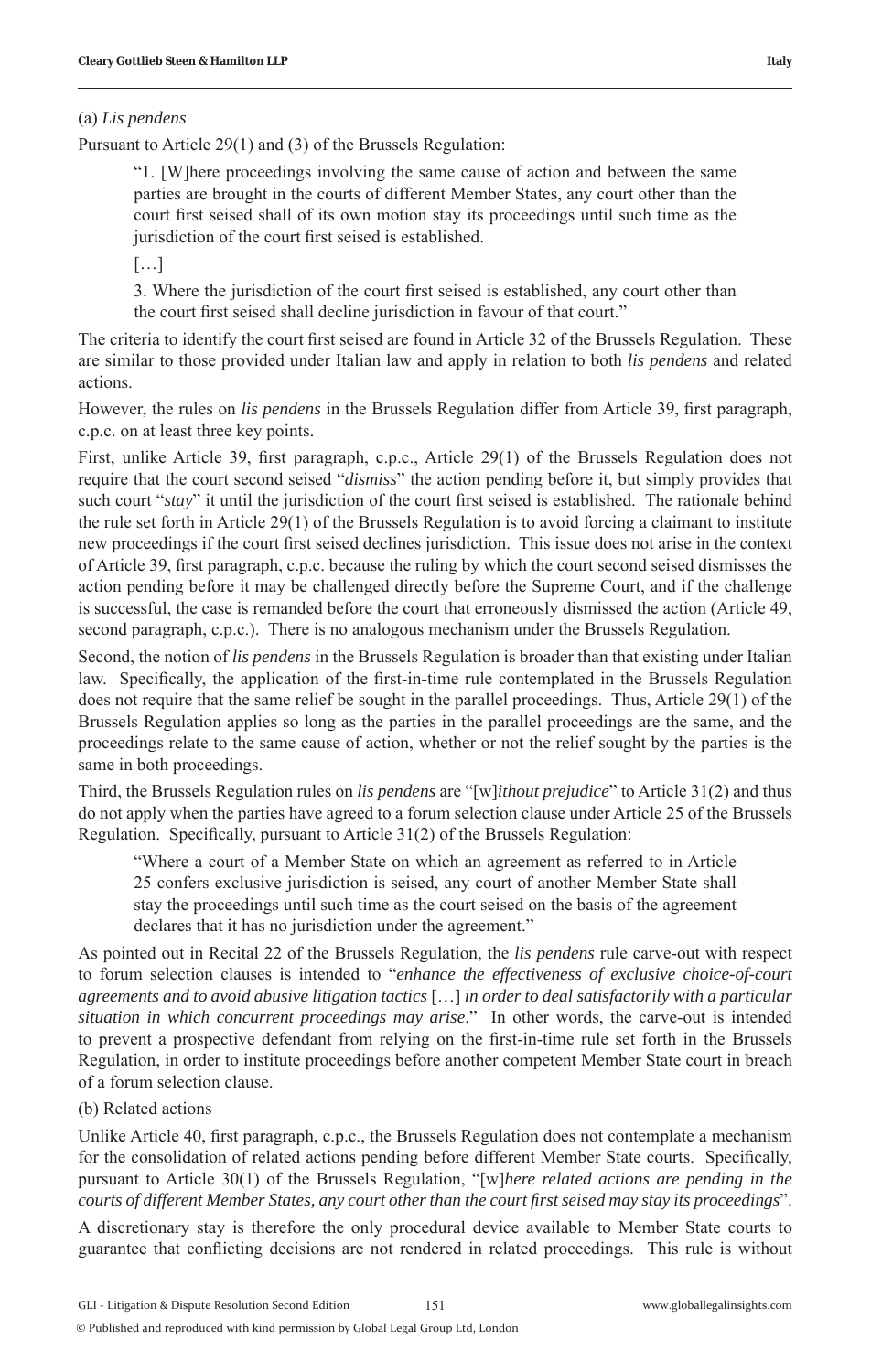prejudice to the provisions of the Brussels Regulation which allow a Member State to refuse recognition and enforcement of a judgment rendered in another Member State in case of irreconcilable judgments (e.g., pursuant to Article 45(1)(c) of the Brussels Regulation).

#### **II. Parallel court and arbitration proceedings**

The rules that are relevant for addressing issues concerning parallel state court and arbitral proceedings are found in the *lex fori* (i.e., the law of where the state court proceeding is pending) and the *lex arbitri*  (i.e., the law of the seat of the arbitration). Theoretically, a national legal system can approach the issues relating to parallel state court and arbitral proceedings according to three different models:

- First, by not providing any *lis pendens* rule or other procedural devices to prevent the institution or the continuation of parallel state court and arbitral proceedings.<sup>1</sup> This approach may favour forum shopping, abusive litigation techniques and the risk of conflicting decisions on the same or related matters.
- Second, by making the rules on *lis pendens* and related actions in state court proceedings applicable also to parallel state court and arbitral proceedings.2 This approach, too, may favour abusive litigation techniques, insofar as the *lis pendens* first-in-time-based rule incentivizes a prospective defendant to "rush to court" in an effort to frustrate the other party's ability to institute arbitral proceedings under a valid arbitration agreement.
- Third, by requiring the state court seised of an action in respect of a matter for which there exists an arbitration agreement to stay the proceedings before it in order to allow the institution, or the continuation of the arbitration. This is the rule set forth in international arbitration conventions and the UNCITRAL Model Law on International Commercial Arbitration (the "Model Law").<sup>3</sup> This approach should discourage forum shopping and abusive litigation techniques. It also accords with the parties' agreement to arbitrate, and with the universally accepted principle that an arbitral tribunal has inherent jurisdiction to adjudicate its own jurisdiction (*kompetenz-kompetenz*).

Insofar as Italian law is concerned, the rules on *lis pendens* and related actions applicable to two or more parallel court proceedings (Articles 39 and 40 c.p.c.) do not apply to parallel court and arbitral proceedings. Parallel court and arbitral proceedings are governed by Articles 817 and 819 *et seq*. c.p.c., which apply whenever:

- (i) The seat of the arbitral proceedings is in Italy, and parallel state court proceedings are also pending in Italy.
- (ii) The seat of the arbitral proceedings is outside Italy, and parallel state court proceedings are pending in Italy.

Insofar as EU law is concerned, the Brussels Regulation does not apply to arbitration (Article 1(2)(d) of the Brussels Regulation), and thus the *lis pendens* and other rules set forth therein do not apply to parallel state court and arbitral proceedings. It follows that any issue arising out of parallel proceedings pending before the court of, and an arbitral tribunal whose seat is in, a Member State are governed by the *lex fori* and the *lex arbitri* of the relevant Member State(s).

Below we consider the issues arising out of parallel court and arbitral proceedings in Italy from the perspective of the state court (1) as opposed to that of the arbitral tribunal (2).

#### 1. The state court perspective

Italy is a Contracting State of the New York Convention. Pursuant to Article II.3 thereof:

"[T]he Court of a Contracting State, when seised of an action in a matter in respect of which the parties have made an [arbitration] agreement  $[...]$  shall, at the request of one of the parties, refer the parties to arbitration, unless it finds that the said agreement is null and void, inoperative or incapable of being performed."4

The application of Article II.3 of the New York Convention requires that:

- (i) The defendant challenge the jurisdiction of the state court on the ground that there exists between the parties a valid and enforceable arbitration agreement.
- (ii) The state court does not find the arbitration agreement to be null and void, inoperative or incapable of being performed.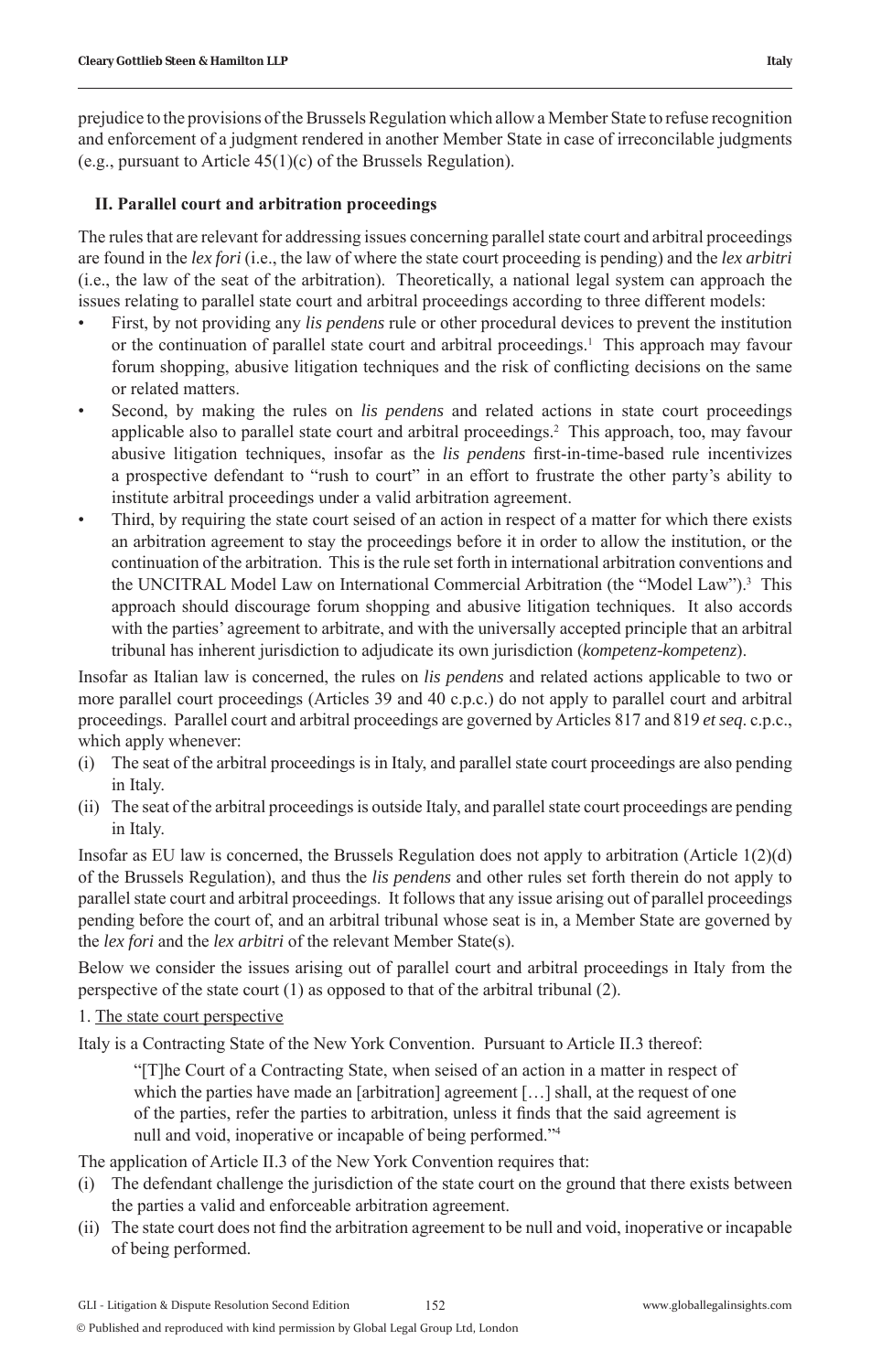The application of these two requirements varies from country to country with respect to both the time limits within which the defendant may challenge the state court jurisdiction, and the extent to which the court must find that the arbitration agreement is valid, operative and capable of being performed (e.g., whether a *prima facie* analysis would suffice). It will also vary depending on the law applicable to the agreement to arbitrate, which may differ from the law applicable to the main agreement and the *lex arbitri*.

The Model Law<sup>5</sup> and several national arbitration statutes,<sup>6</sup> including Italian arbitration law, mirror the provisions of the New York Convention. Specifically, pursuant to Article 819-*ter*, first and third paragraphs, c.p.c.:

"The jurisdiction of an arbitral tribunal is not affected by the institution of parallel state court proceedings concerning the same or related matters. The decision by the court to decline or uphold its jurisdiction, when an arbitration agreement has to be considered, can be appealed [before the Supreme Court] pursuant to Articles 42 and 43 c.p.c. A challenge to the court's jurisdiction on the ground that an arbitration agreement exists shall be made, at the latest, in the statement of defense. Failure to raise the challenge amounts to a waiver of the arbitration agreement with respect to the dispute pending before that court only.

[…]

Pending arbitral proceedings, a claim as to the non-existence or ineffectiveness of an arbitration agreement cannot be brought before a court."

Thus, consistently with the New York Convention, the institution of proceedings before an Italian court in respect of a matter for which there exists an arbitration agreement does not deprive the arbitral tribunal − whether seated in Italy or abroad − of its jurisdiction. Moreover, if arbitral proceedings are already pending, no separate claim related to the existence or validity of an arbitration agreement can be brought before a state court.

Pursuant to Article 819-ter, first paragraph, c.p.c., the defendant in the state court proceedings has the burden to challenge, in its first written submission, the state court jurisdiction in favour of the arbitral tribunal.7 The defendant's failure to raise a jurisdictional challenge would normally amount to a waiver of the agreement to arbitrate. However, it is important to note that this waiver only applies with respect to the specific dispute brought before the state court. Thus, the arbitral tribunal should decline jurisdiction with respect to the dispute pending before the state court, but the waiver would not affect either party's ability to rely on it in connection with another dispute at a later stage.

The court's decision to decline or uphold its jurisdiction may be challenged directly before the Supreme Court, pursuant to Article 42 or 43 c.p.c. (*Regolamento necessario di competenza* or *Regolamento facoltativo di competenza*, depending on whether the court's decision is challenged separately or together with the decision on the merits of the dispute.) If the Supreme Court upholds the court's jurisdiction, the case is remanded before the court that erroneously dismissed the action (Article 49, second paragraph, c.p.c.).

In sum, Italian law provides for a mechanism aimed at preventing parallel court and arbitral proceedings, which centers on a defendant's challenging the state court's jurisdiction, in state court proceedings, in favour of the arbitral tribunal. If that challenge is upheld, the state court must decline jurisdiction, and arbitral proceedings would continue, without prejudice to the arbitral tribunal's ability to find that the arbitration agreement is invalid. If, however, no jurisdictional challenge is raised in the state court proceedings, the agreement to arbitrate will normally be deemed waived, and the arbitral tribunal will likely decline its jurisdiction in favour of the state court.

If, notwithstanding Article 819-*ter* c.p.c., the state court and the arbitral proceedings continue to run in parallel, the potential conflicting decision between the state court and the arbitral tribunal will have to be addressed in the context of annulment proceedings or an appeal of the state court decision pursuant to Article 829, first paragraph, No. 8 c.p.c., or Article 395, No. 5, c.p.c. Specifically, pursuant to Article 829, first paragraph, No. 8, c.p.c., an award may be set aside, *inter alia*, if it is contrary to a previous final award between the same parties; conversely, pursuant to Article 395, No. 5, c.p.c., a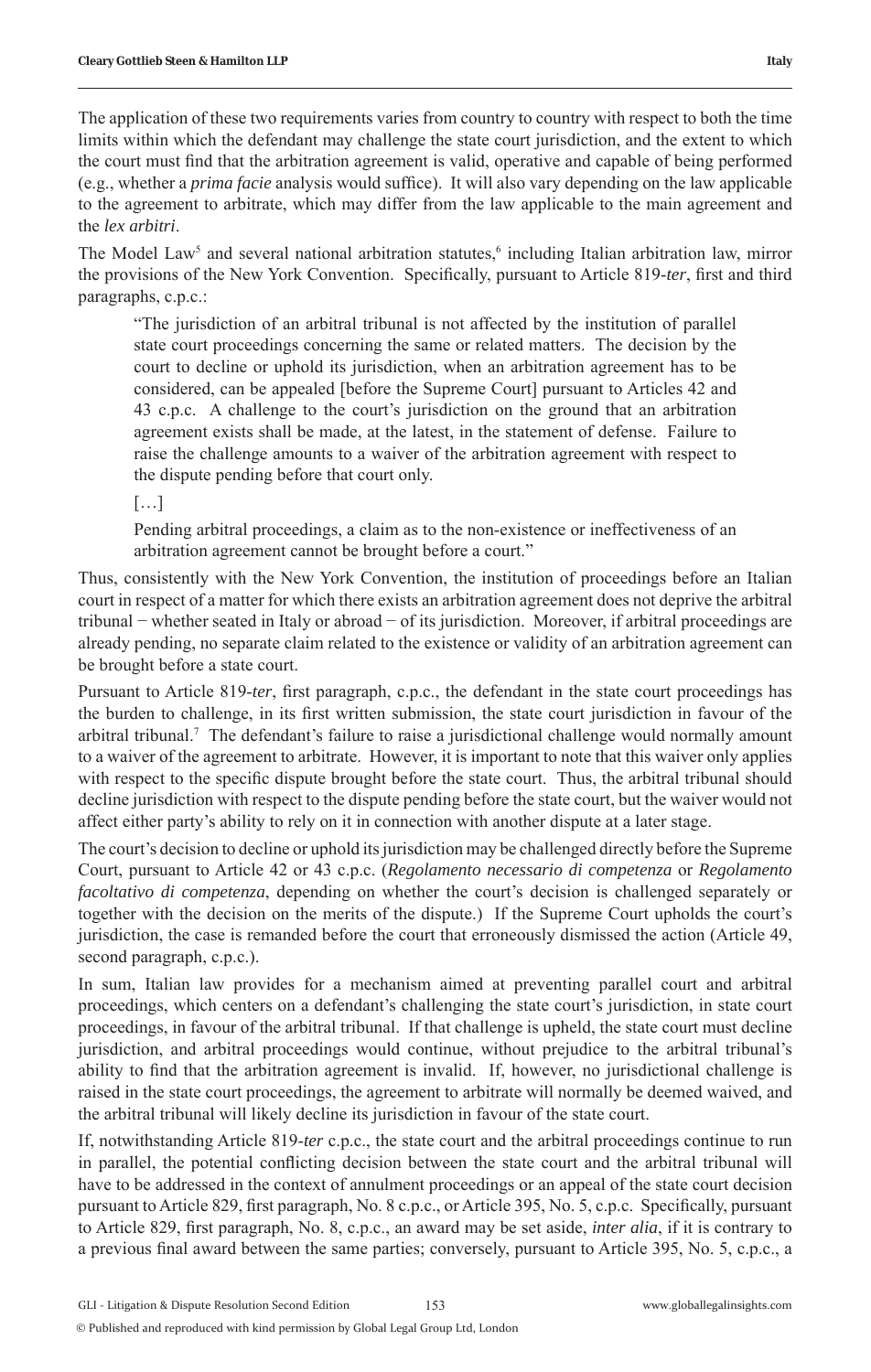judgment may be annulled if it is contrary to "*a previous judgment having res judicata effect between the parties*". Since, under Italian law, an award has the same value as a judgment rendered by a state court (Article 824-bis c.p.c.), one could argue that a court decision contrary to a previous final award may be appealed under Article 395, No. 5, c.p.c., although there appears to be no specific authority on this point.

#### 2. The arbitral tribunal's perspective

The arbitral tribunal is bound by the rules applicable to the arbitral proceedings chosen by the parties (either directly, in the arbitration agreement, or by reference to the rules of an arbitral institution) and the *lex arbitri*.

Virtually all the arbitration rules of major arbitral institutions, as well as the UNCITRAL Rules, recognise the *kompetenz-kompetenz* doctrine. For instance, Article 6(3) of the ICC Rules states:

"If any party against which a claim has been made does not submit an Answer, or raises one or more pleas concerning the existence, validity or scope of the arbitration agreement or concerning whether all of the claims made in the arbitration may be determined together in a single arbitration, the arbitration shall proceed and any question of jurisdiction or of whether the claims may be determined together in that arbitration shall be decided directly by the arbitral tribunal […]."8

The *kompetenz-kompetenz* doctrine is also recognised in the Model Law, and in many domestic arbitration statutes, including Italian arbitration law. Specifically, Article 817, first paragraph, c.p.c. states:

"If the validity, content or scope of the arbitration agreement, or the proper constitution of the arbitral tribunal, is challenged during the arbitral proceedings, the arbitral tribunal has the power to rule on its own jurisdiction."9

Critically, pursuant to Article 817, second paragraph, c.p.c., this rule applies "*even if the powers of the arbitral tribunal are challenged in any venue and on any ground during the arbitration*" (e.g., before a state court).

As with jurisdictional challenges brought with respect to the state court jurisdiction under Article 819 *ter*, first paragraph, c.p.c., a plea that the arbitral tribunal does not have jurisdiction must be raised no later than when the statement of defence is submitted. Specifically, pursuant to Article 817, second paragraph, c.p.c.:

"[T]he party failing to raise a jurisdictional objection with respect to the constitution of the arbitral tribunal because the arbitration agreement is non-existent, invalid or inoperative in the statement of defence may not, on this basis, challenge an arbitral award<sup>"10</sup>

There are, however, three important exceptions to this rule:

- First, the time limit does not apply where the question of the validity of the arbitration agreement relates to the arbitrability of the dispute referred to arbitration (Article 817, second paragraph, last sentence, c.p.c.). Indeed, issues of arbitrability of the dispute may be raised at any stage of the arbitral proceedings, including in annulment proceedings (Article 829, first paragraph, No. 4, second part, c.p.c.) and to resist the recognition and enforcement of the award (Article 840, fifth paragraph, No. 1, c.p.c., and Article V.2(a) of the New York Convention).
- Second, Article 817, third paragraph, c.p.c. allows a party to object that the relief sought by the other party does not fall within the scope of the arbitration agreement "*during the arbitration proceeding*". Unless the relevant objection is raised during the arbitral proceedings, and provided that it does not deal with a non-arbitrable matter, any decision by the arbitral tribunal that falls outside the scope of the arbitration agreement may not be challenged in annulment proceedings (Articles 817, third paragraph, and 829, first paragraph, No. 4, first part, c.p.c.). In contrast, it is arguably possible to resist recognition and enforcement of an award in Italy based on an award deciding matters that are outside the scope of the arbitration agreement, even if the relevant objection was not raised during the arbitral proceedings (Article 840, third paragraph, No. 3 c.p.c., and Article V.1(c) of the New York Convention).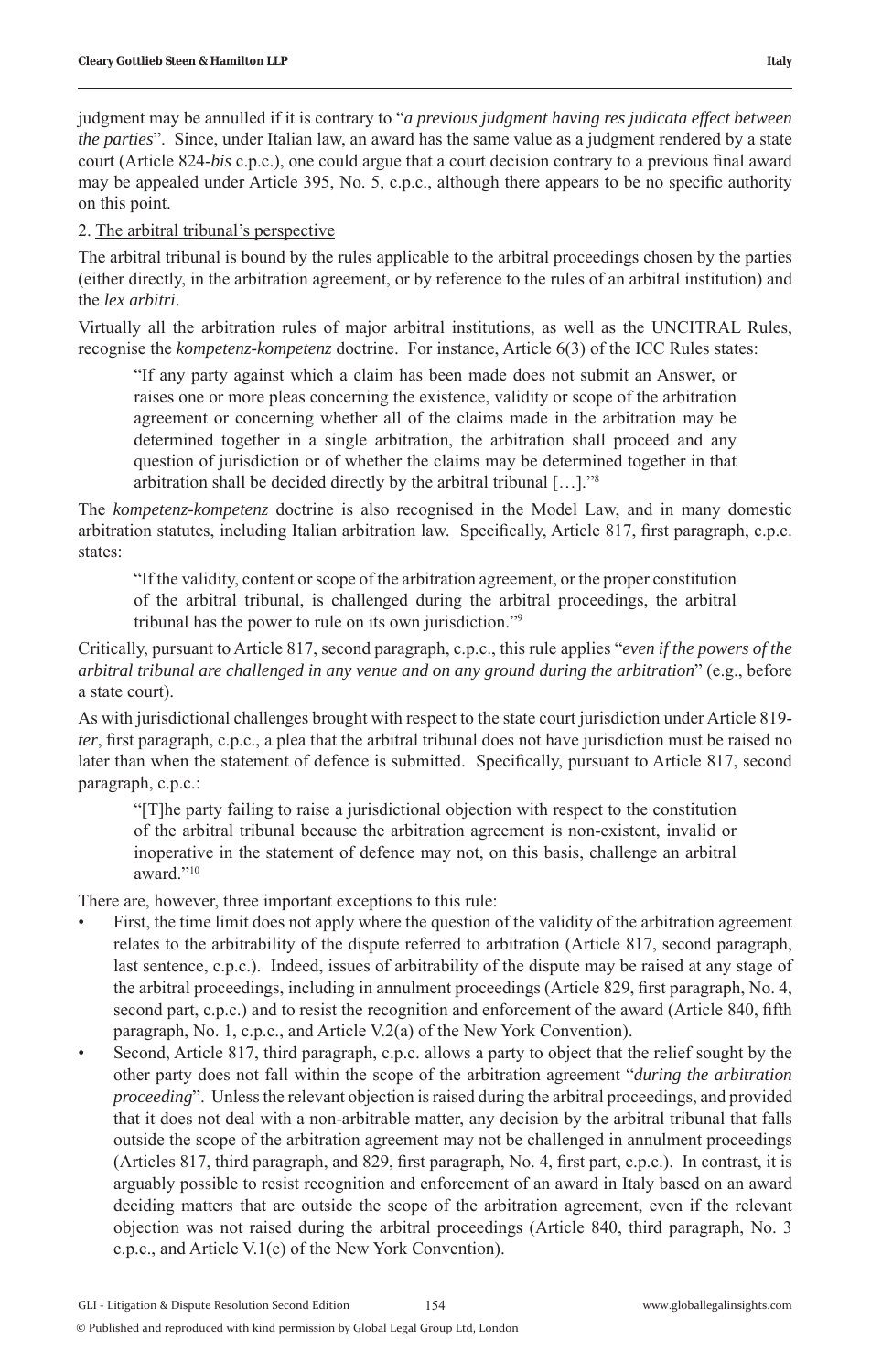• Third, if the arbitration clause is "vexatious", pursuant to applicable EU consumer law, which is directly applicable in Italy, the arbitral tribunal may, on its own motion, decline its jurisdiction.<sup>11</sup>

Another issue that is relevant when encountering potential or actual parallel court and arbitral proceedings concerns the power of an arbitral tribunal to address matters which, while they themselves fall outside the scope of the arbitration agreement or are otherwise not arbitrable, are nonetheless pertinent for reaching a decision on the subject matter of the dispute. The basic rule is contained in Article 819 c.p.c., which reads as follows:

"The arbitral tribunal has the power to decide, without *res judicata* effect, all issues that are necessary to adjudicate the dispute subject matter of the arbitration, whether arbitrable or not, unless the law requires those issues to be adjudicated with *res judicata* effect.

Upon request of a party, the decision on a matter which is necessary to decide other matters in the arbitration has *res judicata* effect if it relates to an arbitrable matter. If these matters are outside the scope of the arbitration agreement, the *res judicata* effect of the decision of the arbitral tribunal requires the consent of all parties."

In other words, an arbitral tribunal with a seat in Italy is entitled to address, *incidenter tantum*  and without *res judicata* effect, any issue that is material for the final adjudication of the dispute, irrespective of whether such issue is arbitrable or falls within the scope of the arbitration agreement.

There are cases, however, where a non-arbitrable matter that is relevant for the adjudication of a dispute must be decided with *res judicata* effect (e.g., an issue concerning the status of an individual) or the matter is already pending before a court other than a civil court (e.g., before a criminal court or the Constitutional Court). In these circumstances, an arbitral tribunal seated in Italy must stay its own proceedings and wait for the resolution of the preliminary issue to be decided with *res judicata* effect. Specifically, pursuant to Article 819-*bis* c.p.c., the arbitral tribunal must stay the arbitral proceedings if:

- (i) The matter in the arbitration depends on, and will be determined by, the outcome of a related criminal proceeding.
- (ii) The arbitral tribunal must decide a non-arbitrable issue for which the law requires a decision with *res judicata* effects (e.g., an issue concerning the status of an individual or an issue of fraud of a public deed).
- (iii) The arbitral tribunal has seised the Constitutional Court to decide on the compatibility with the Italian Constitution of a statutory provision that is relevant for the adjudication of the arbitration.
- (iv) One of the parties relied on a state court judgment which is under appeal.

Pursuant to Article 819-*bis*, second paragraph, c.p.c., once the issue giving rise to a stay of the arbitral proceedings has been decided, each of the parties may request that the arbitral tribunal resume the proceedings within the time limit set by the arbitral tribunal, or within one year from the date of the decision.

#### **III. Parallel arbitral proceedings**

Unlike parallel court and arbitral proceedings, there is no specific international arbitration convention or domestic arbitration statute addressing the issues arising out of parallel arbitration proceedings.

However, the inconvenience of having to face related parallel arbitral proceedings might be mitigated by accurately choosing the rules applicable to the arbitral proceedings. In fact, in some instances, these rules contemplate mechanisms that would allow the consolidation of the parallel arbitrations.

For instance, pursuant to Article 10(1) of the ICC Rules, "[t]*he Court may, at the request of a party, consolidate two or more arbitrations pending under the Rules into a single arbitration*".

Article 10(1) of the ICC Rules contemplates three alternative conditions under which the ICC Court may consolidate parallel proceedings, namely: (i) the parties' agreement to consolidation; (ii) the existence of multiple claims under the same arbitration agreement; or (iii) the existence of a dispute arising in connection with the same legal relationship, but the claims in the arbitrations are made under separate arbitration agreements, provided that these agreements are compatible and the arbitrations are pending among the same parties.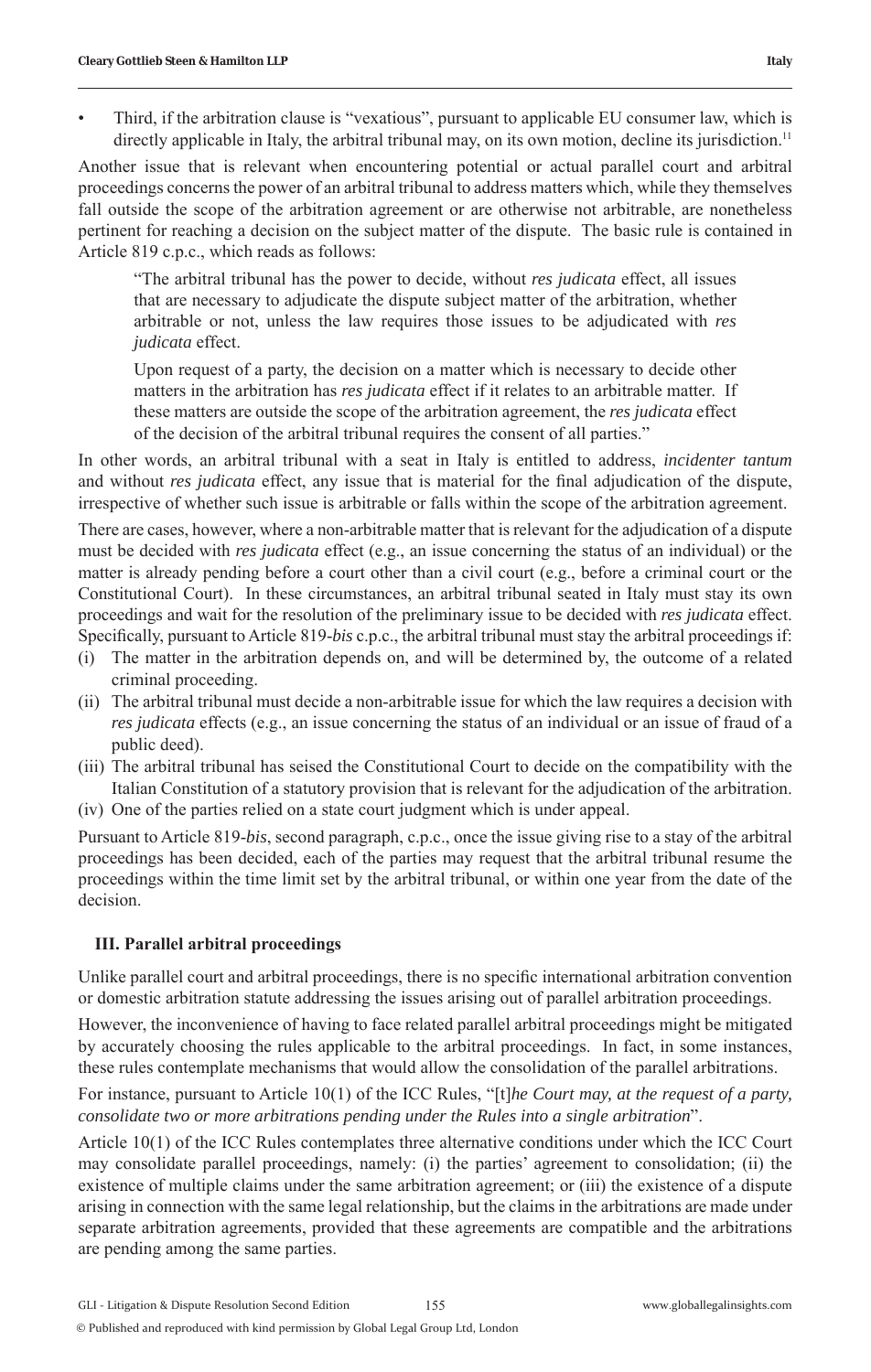Article 22(3) of the Rules of the Chamber of Arbitration of Milan contemplates a similar provision: "[w]*here multiple proceedings are pending before the Arbitral Tribunal, the Tribunal may order their consolidation, if it deems them to be connected*."

Although Italian law does not directly govern parallel arbitration proceedings, Italian arbitration law addresses one of the possible consequences arising out of these proceedings, i.e., the risk of conflicting awards.

Pursuant to Article 829, first paragraph, No. 8, c.p.c., an award issued by an arbitral tribunal whose seat is in Italy may be challenged when it "*is contrary to a previous award, subject to no further appeal* […] *provided that the award* […] *has been fi led during the proceedings*". The previous award, however, must have been rendered between the same parties and with respect to the same matter.

Moreover, the New York Convention contains a ground for the refusal of recognition and enforcement of an arbitral award which potentially comprises cases of conflicting awards issued in parallel arbitration proceedings rendered between the same parties and with respect to the same matter. Pursuant to Article V(2)(b) of the New York Convention, "*recognition and enforcement of an arbitral award may also be refused if* […] [it] *would be contrary to the public policy*" of the country in which the recognition and enforcement is sought. Although there is no clear consensus on this issue, it may be argued, at least in certain countries, that the need to avoid conflicting decisions is a public policy issue that could justify refusal of recognition and enforcement of an award.

\* \* \*

#### **Endnotes**

- 1. International Law Association, 'Final Report on Lis Pendens and Arbitration' (2006), para. 4.6.
- 2. *Ibid.*
- 3. As noted, this is also the rule set out in the Brussels Regulation with respect to forum selection clauses.
- 4. Italy is also a Contracting State of the Geneva Convention, which provides for a similar rule. Pursuant to Article VI(3) of the Geneva Convention:

 "Where either party to an arbitration agreement has initiated arbitration proceedings before any resort is had to a court, courts of Contracting States subsequently asked to deal with the same subject-matter between the same parties or with the question whether the arbitration agreement was non-existent or null and void or had lapsed, shall stay their ruling on the arbitrator's jurisdiction until the arbitral award is made, unless they have good and substantial reasons to the contrary."

- 5. Article 8 of the Model Law.
- 6. See, e.g., Article 1448 of the French Code of Civil Procedure; Articles 7 and 186 of the Swiss Private International Law Act; and Section 9 of the 1996 English Arbitration Act.
- 7. Likewise, pursuant to Article VI(1) of the Geneva Convention: "[P]lea as to the jurisdiction of the court […] on the basis of the fact that an arbitration agreement exists shall, under penalty of estoppel, be presented by the respondent before or at the same time as the presentation of his substantial defence."
- 8. Likewise, Article 23 of the UNCITRAL Rules provides: "*The arbitral tribunal shall have the power to rule on its own jurisdiction, including any objections with respect to the existence or validity of the arbitration agreement*."
- 9. Article 16(1) of the Model Law provides: "*The arbitral tribunal may rule on its own jurisdiction, including any objections with respect to the existence or validity of the arbitration agreement*."
- 10. Likewise, pursuant to Article V(1) of the Geneva Convention: "[t]he party which intends to raise a plea as to the arbitrator's jurisdiction based on the fact that the arbitration agreement was either non-existent or null and void or had lapsed shall do so during the arbitration proceedings, not later than the delivery of its statement of claim or defence relating to the substance of the dispute."
- 11. *Elisa María Mostaza Claro v. Centro Móvil Milenium SL*, C-168/05 [2006] ECR I-10421.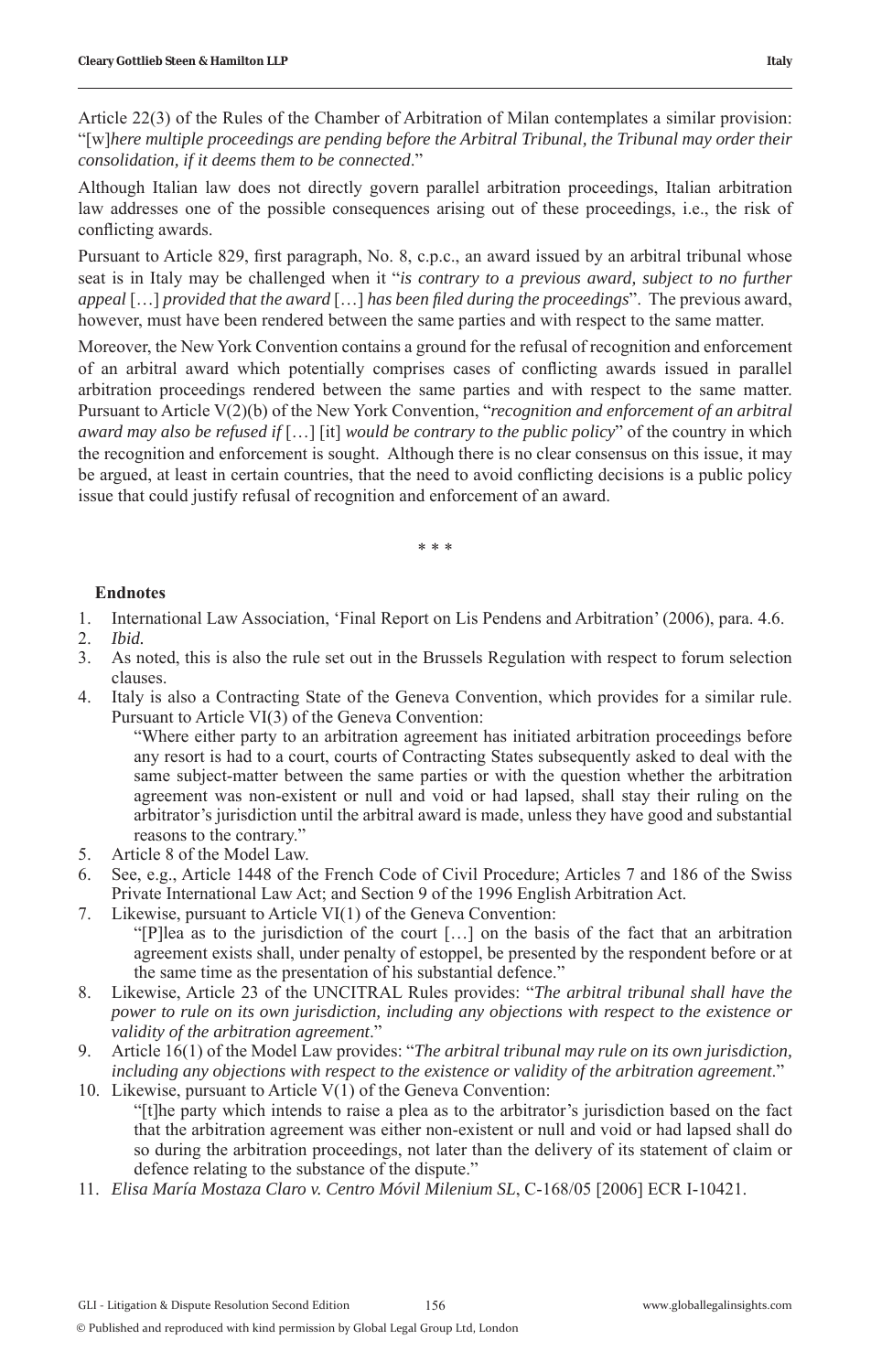

#### **Ferdinando Emanuele**

#### **Tel: +39 06 6952 21 / Email: femanuele@cgsh.com**

Ferdinando Emanuele is a partner of Cleary Gottlieb Steen & Hamilton LLP resident in the firm's Rome office. His practice focuses on national and international litigation and arbitration, specifically with regard to commercial, financial and antitrust matters. He has acted as counsel in numerous domestic and international arbitrations, both *ad hoc* and institutional, including proceedings under the Rules of the ICC, UNCITRAL and ICSID. He has also acted as presiding arbitrator, party-appointed arbitrator and sole arbitrator in *ad hoc* and ICC proceedings. He is recognised as one of the leading lawyers in dispute resolution in Italy by Chambers and Partners. In 2009, TopLegal named him the "Best Italian Litigation Lawyer of the Year". He obtained an LL.M. from the University of Michigan Law School in 2002. He served as one of the 15 members of the Rome Bar Council (*Consiglio dell'Ordine degli Avvocati*) from 2004 to 2006, and has been a member of several committees of the National Bar Association (*Consiglio Nazionale Forense*). He is a founder of ArbIt, the Italian Forum for International Arbitration and ADR, and a member of the board of the Italian Arbitration Association. He is also a member of the ICC YAF and the LCIA. He has authored a number of law review articles on private international law and on corporate proceedings, and has lectured at numerous conferences and taught courses on international litigation and arbitration. His native language is Italian. He is fluent in English and proficient in Spanish.



#### **Milo Molfa**

#### **Tel: +44 20 7614 2200 / Email: mmolfa@cgsh.com**

Milo Molfa is an associate of Cleary Gottlieb Steen & Hamilton LLP resident in the firm's London office. Mr. Molfa's practice focuses on international litigation and arbitration. He is the author of several publications in the area of international arbitration. He regularly advises and represents companies in a broad range of industries on commercial and corporate disputes, as well as sovereign states in investment treaty arbitrations before *ad hoc* and institutional arbitral tribunals. He received his degree in law *magna cum laude* from the University of Milan in 2000, and an LL.M. in International Business Law with distinction from the London School of Economics and Political Science in 2005. He is *avvocato* in Italy and a solicitor advocate in England and Wales. His native language is Italian, and he is fluent in English.

# Cleary Gottlieb Steen & Hamilton LLP

Piazza di Spagna, 15, 00187 Rome, Italy Tel: +39 06 6952 21 / Fax: +39 06 6920 0665 / URL: http://www.cgsh.com